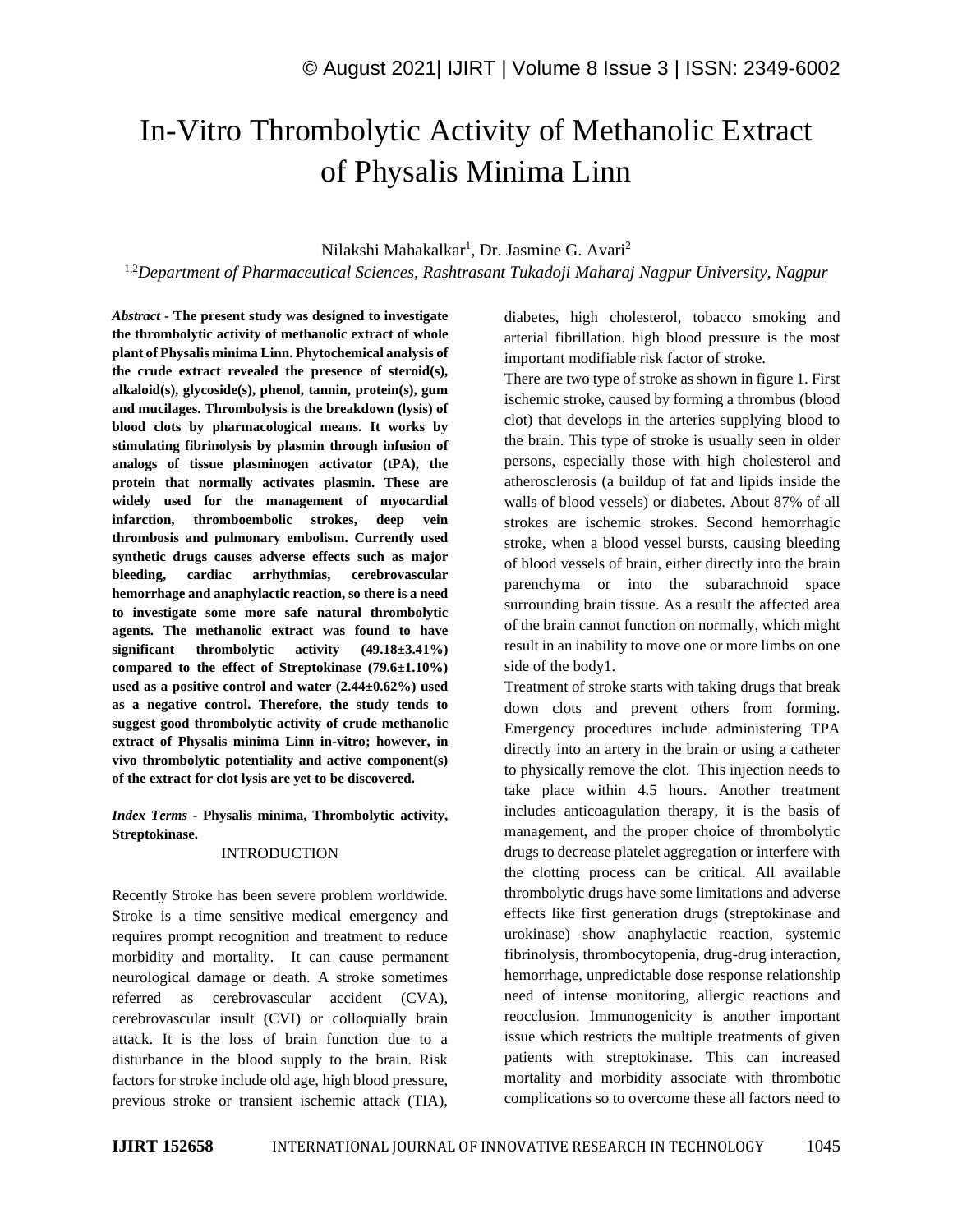develop new nature origin thrombolytic agents with less risk factor and minimum adverse effects. Herbal medicine is one of the oldest and most universal system of health care system. The novel delivery approach towards the plant based drug is gearing up and success have achieved in making phytoconstituents more bioavailable and stable2.

This research aims to investigate the thrombolytic effect of Physalis minima Linn belongs to the family solanaceae, which is commonly known as wild cape gooseberry in English. The plant is reported as antispasmodic, anti-diabetic, antioxidant, antiinflammatory, antibacterial, diuretic, laxative, useful in inflammations, supplement for vit.c, enlargement of spleen and abdominal troubles, antilipid peroxidation, hypoglycemic, antitumor. Variant phytochemical constituents were recorded in Physalis minima plant such flavonoid, tannin, phenolic, steroids, alkaloids compounds3.

# MATERIAL AND METHODS

Collection of plant material:

Fresh plant (Physalis minima Linn.) was collected from farm and extracted with 70% ethanol by maceration method at room temperature. Streptokinase purchase from vendor containing 1,50,000 UI.

Preparation of the crude methanolic extract:

The whole plant was shade dried and then grinds into coarse powder with the help of a suitable grinder. The powder was taken in a clean, flat-bottomed amber glass container and soaked in 70% ethanol. The container with its contents was sealed and kept for a period of 7 days accompanying occasional stirring. The whole mixture then underwent cotton filtration followed by filtration with whatmann filter paper. The filtrate was kept at room temperature to evaporate the solvent thus crude extract was obtained.

# Phytochemical Screening:

Phytochemical studied was carried out for identification of chemical groups present in methanolic extract of Physalis minima Linn. using standard procedure. All the extracts were undergone preliminary phytochemical analysis to identify the nature of secondary metabolites such as alkaloids, carbohydrate, glycosides, saponins, steroids, terpenoids, phenolics, flavonoids and protein present in the plan

Functional groups identification:

The FTIR spectrum was used to identify the functional groups of the active components present in extract based on the peaks values in the region of IR radiation. When the extract was passed into the FTIR, the functional groups of the components were separated based on its peaks ratio.

Test procedure for in-vitro thrombolytic test: Animal:

Wistar Albino Rats weighing 200-250g were used in this work. Animals were of mixed sexes. They were housed in clean and dry gauzed cage with free access of food and water.

Preparation of Extract solution for thrombolytic Test: 1g extract was suspended in 10ml distilled water and shaken vigorously over a vortex mixer. Then the suspension was kept overnight and decanted to eliminate the soluble supernatant, which was filtered through filter papers (Whatman No. 1). The solution was then ready for inside vitro evaluation of clot lysis activity.

# Preparation of Streptokinase (SK) Solution:

On the commercially available lyophilized SK vial of just one, 1,50,000 I. U., 5 ml clean distilled water was added along with mixed properly. This suspension was used as being a stock from which 100 μl was used for throughout vitro thrombolysis.

# Procedure :

Venous blood drawn from healthy rat volunteers was transferred in a number of pre-weighed sterile Epen drop tube (500μl/tube) and incubated at 37 °C for 45 minutes. After clot formation, serum was completely removed (aspirated around without disturbing the clot formed). Each tube having clot was weighed for the clot weight (Clot weight  $=$  body weight of clot containing tube - weight of tube alone). After weighing add 100 μl of plant extract in one tube and in another tube add 100 μl of Streptokinase solution and in last tube add water. All the tubes were then incubated at 37 °C for 90 minutes and observed for clot lysis. After incubation, fluid obtained was removed as well as tubes were again weighed to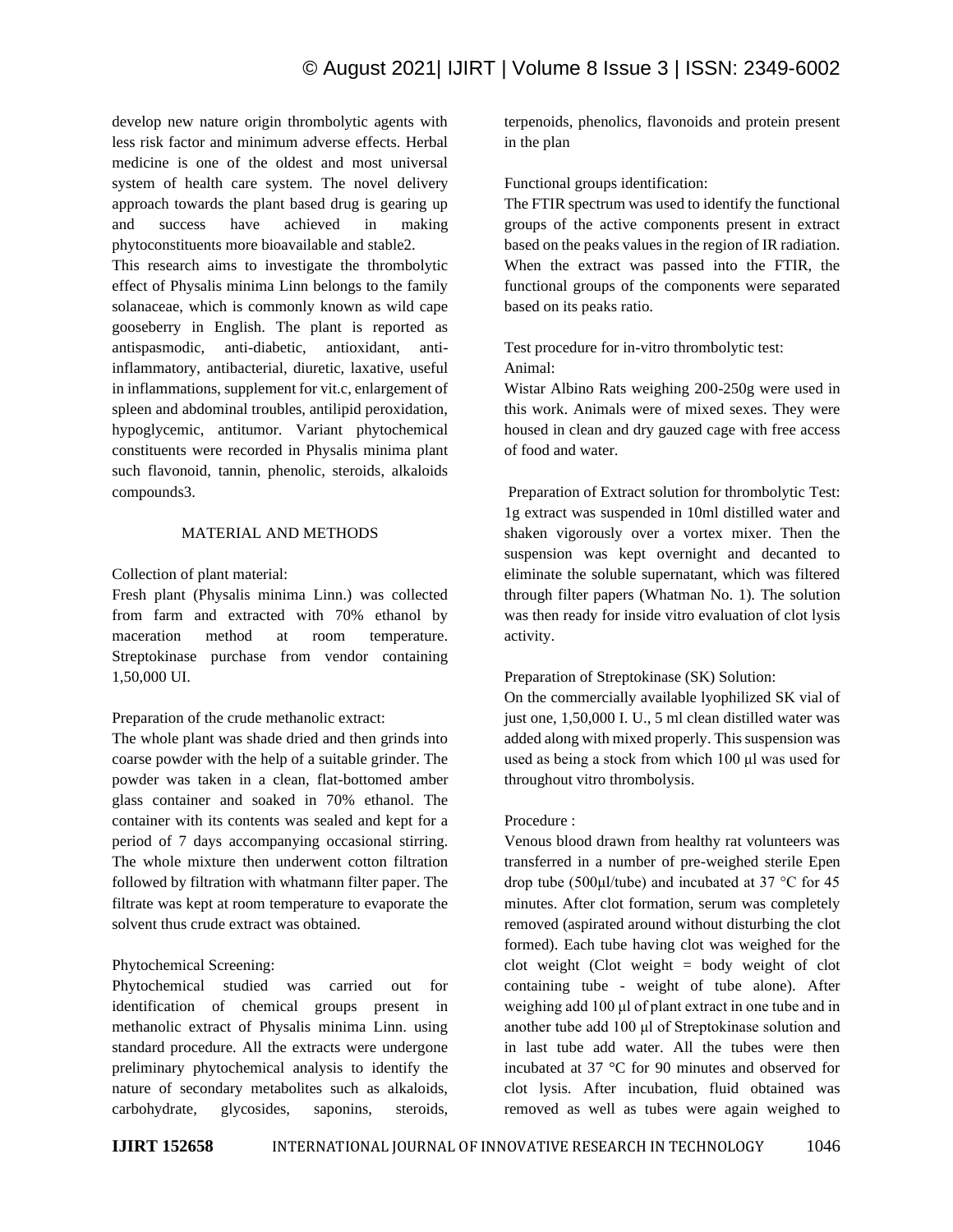observe the difference in weight right after clot disruption as shown in figure no 2. Difference obtained throughout weight taken before and right after clot lysis was expressed in percentage4-18.

Thrombolytic activity of methanol extract of Physalis minima Linn. block up lysis. Streptokinase and water were used being a positive and negative (nonthrombolytic) respectively. The experiment was repeated a few times with the blood samples regarding different volunteers.

% clot lysis  $=$  (Weight of the lysis clot / Weight of clot before lysis)  $\times$  100

#### RESULTS AND DISCUSSION

Phytochemical Screening:

Phytochemical screening conducted on the plant extract revealed the presence of phyto-constituents which explore for medicinal as well as physiological activities. In this research work plant extract exhibited flavonoids, steroids, alkaloids, tannins and phenolic compounds as shown in Table No.1. It could be predicted that these phytochemicals may be responsible for its thrombolytic activity.

In-vitro thrombolytic Activity:

Addition of 100 μl Streptokinase , a positive control (30,000 IU), to the clots and subsequent incubation for 90 minutes at 37 °C, showed 79.6 % lysis of clot as shown in Table no. 2. On the other hand, distilled water was treated as negative control which exhibited a negligible percentage of lysis of clot 2.44 % as shown in Table no. 2. The mean difference of in percentage of clot lysis between positive and negative control as shown in figure no 3 was found to be statistically significant. In this study methanolic extract of Physalis minima Linn show significant thrombolytic activity 52.22% as shown in Table no. 2 and 3.

## **CONCLUSION**

From the above study it can be concluded that the methanol extract of Physalis minima Linn. Possess a significant thrombolytic activity. So, further comprehensive pharmacological and phytochemical investigations are needed to elucidate the specific chemical compounds responsible for thrombolytic activities and their mode of actions. Formulation development is also for future scope.

#### AKNOWLEDGEMENT

The authors gratefully acknowledge the Animal Ethical Committee to approve protocol and Department of Pharmaceutical Sciences RTM Nagpur University, Nagpur to provide all laboratory facilities for research work. We also thankful to Department of Botany, RTM Nagpur University, Nagpur to identified the plant.

#### **REFERENCE**

- [1] Review of Stroke Thrombolytics, Andrew Bivard, Longting Lin, Mark W. Parsonsb Journal of Stroke 2013;15(2):90-98.
- [2] Cerebral Ischemic Stroke: Sequels of Cascade, Ashu Aggarwal, Parveen Aggarwal, Mamta Khatak, Sunil Khatak, (1)3, 2010, 1-24.
- [3] A phyto-pharmacological ovreview on Physalis minima Linn. Chothani D.L., Waghasiya H. U. Indian JNPR; 2012, 3(4), 477-482.
- [4] Experimental Antithrombotic Effect of Garlic Varieties Measured by a Global In Vitro Test of Platelet Reactivity and Spontaneous Thrombolytic Activity, IJDDR, 2016, 1-10.
- [5] Investigation of in Vitro Thrombolytic Potential and Phytochemical Nature of Crinum Latifolium L. Leaves Growing in Coastal Region of Bangladesh, S. M. Rahman and A. Das\* IJBPR. 2013; 4(1): 1-7.
- [6] Study on in-vitro thrombolytic activity of methanolic extract of Mesua ferrea leaves, M. I. Hossain, M. H. Sakib, A. A. Mahmood, N. Karim, IJMHR, 2015, (1)2:52-55
- [7] Investigation of in vitro thrombolytic potential of ethanolic extract of Momordica charantia fruits: An anti-diabetic medicinal plant, A Das\*, S. R. Dewan, R. Ali, P. C. Debnath, Der Pharmacia Sinica, 2013, 4(2):104-108.
- [8] 7. Evaluation of in vitro anti-thrombolytic activity and cytotoxicity potential of typha angustifolia l leaves extracts. Umesh M K, Sanjeevkumar C B, H Bherigi Nayaka and R L Londonkar\*, IJPS, 2015; 6(5), 81-85.
- [9] Antioxidant (In-vitro) and Thrombolytic (In-Vitro) activity of Petroleum ether extract of Sida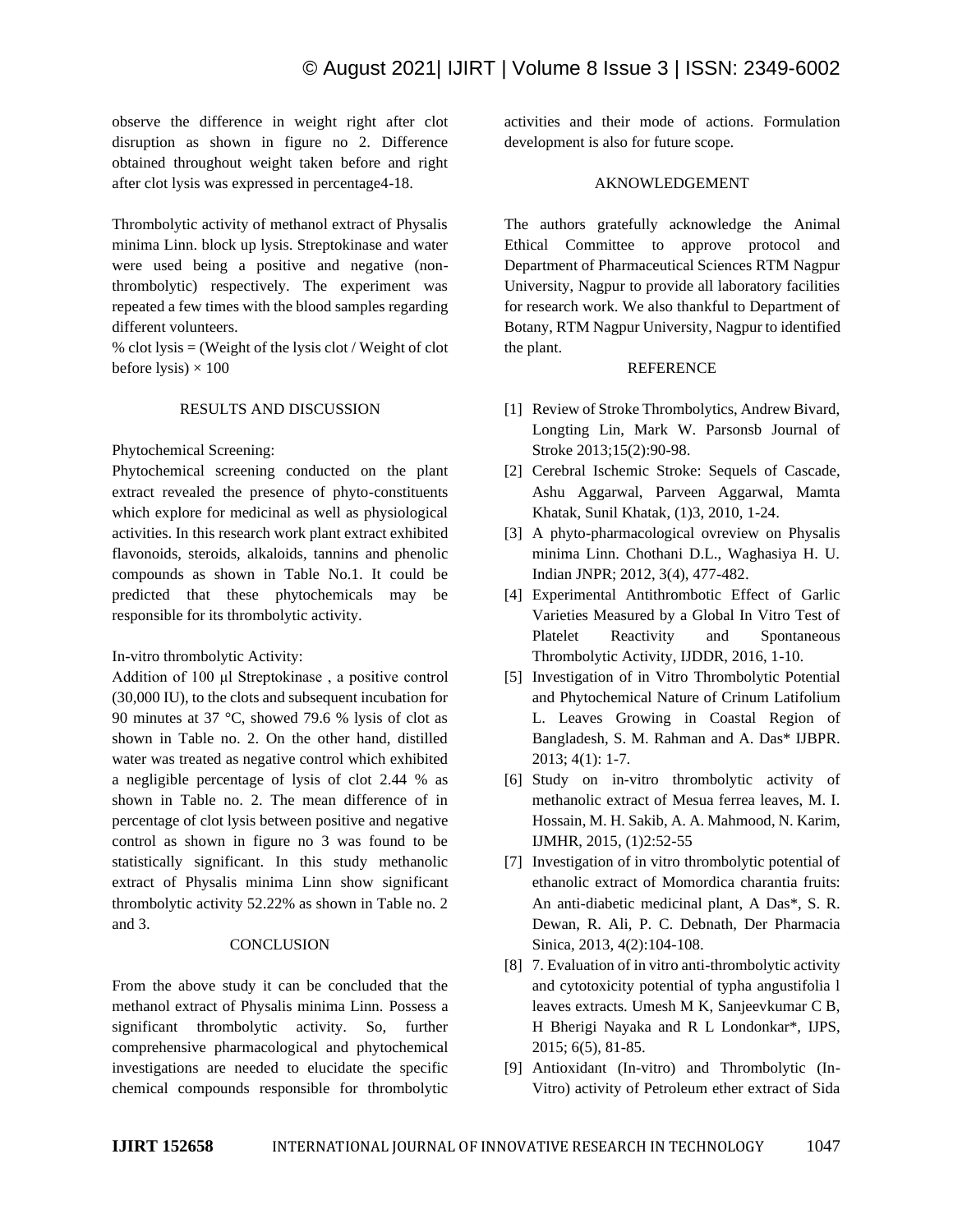acuta. E. Bahar, M. Alam, M. Hossain, B. Nath, J. Ara, JPI, 2(3 )2013, 89-98.

- [10]Phytochemical Screening, Cytotoxic and Thrombolytic Activity of Extract of Brassica oleracea Flower (Cauliflower), M. Kamal, K. A. Chowdhury, L. K. Shill, Global Journal of Pharmacology,2015, 9 (1): 115-120.
- [11]Investigation of in vitro thrombolytic potential of ethanolic extract of Momordica charantia fruits: An antidiabetic medicinal plant, A Das\*, S. R. Dewan, R. Ali, P. C. Debnath, Der Pharmacia Sinica, 2013, 4(2):104-108.
- [12]Evaluation of In Vitro Thrombolytic Activity of Ethanolic Extract of CURCUMA CAESIA Rhizomes , Syeda Nishat Fathima1\*, S. V. Ahmad, B. R. Kumar, IJPRR,2015; 4(11):50-54.
- [13]Experimental Antithrombotic Effect of Garlic Varieties Measured by a Global In Vitro Test of Platelet Reactivity and Spontaneous Thrombolytic Activity, IJDDR,2016,1-10.
- [14] Investigation Of In Vitro Thrombolytic Potential and Phytochemical Nature Of Crinum Latifolium L. Leaves Growing In Coastal Region Of Bangladesh, S. M. Rahman And A. Das\* IJBPR. 2013; 4(1): 1-7.
- [15]Study on in-vitro thrombolytic activity of methanolic extract of Mesua ferrea leaves, M. I. Hossain, M. H. Sakib, A. A. Mahmood, N. Karim, IJMHR, 2015, (1)2:52-55
- [16] Investigation of in vitro thrombolytic potential of ethanolic extract of Momordica charantia fruits: An antidiabetic medicinal plant, A Das\*, S. R. Dewan, R. Ali, P. C. Debnath, Der Pharmacia Sinica, 2013, 4(2):104-108.
- [17]Evaluation of In Vitro Thrombolytic Activity of Ethanolic Extract of CURCUMA CAESIA Rhizomes , Syeda Nishat Fathima1\*, S. V. Ahmad, B. R. Kumar, IJPRR,2015; 4(11):50-54.
- [18]Evaluation of in vitro anti-thrombolytic activity and cytotoxicity potential of typha angustifolia l leaves extracts. Umesh M K, Sanjeevkumar C B, H Bherigi Nayaka and R L Londonkar\*, IJPS, 2015; 6(5), 81-85.

| Table No. 1: Showing presence of phytoconstituents |  |  |  |  |  |
|----------------------------------------------------|--|--|--|--|--|
| in methanol extract of Physalis minima Linn.       |  |  |  |  |  |

| Tested groups      | Methanolic extract<br>of<br>Physalis minima Linn. |  |  |  |  |
|--------------------|---------------------------------------------------|--|--|--|--|
| Alkaloids          | $^{+}$                                            |  |  |  |  |
| Flavonoids         | $^{+}$                                            |  |  |  |  |
| <b>Steroids</b>    | $^{+}$                                            |  |  |  |  |
| Tannin             | $^{+}$                                            |  |  |  |  |
| Phenolic compounds | $^{+}$                                            |  |  |  |  |
| Terpenoids         | $^{+}$                                            |  |  |  |  |
| Glycosides         |                                                   |  |  |  |  |
| Saponins           |                                                   |  |  |  |  |

Table No. 2 : Thrombolytic Activity of methanol extract of Physalis minima Linn.

| <b>SAMPLE</b>                      | % OF CLOT LYSIS |  |  |  |
|------------------------------------|-----------------|--|--|--|
| Streptokinase                      | 79.6 %          |  |  |  |
| Physalis<br><i>minima</i> methanol | 52.22 %         |  |  |  |
| extract                            |                 |  |  |  |
| Water                              | 2.44 %          |  |  |  |

| Sr. No of  | Weight of | Weight of tube with | Weight of tube with | Weight of clot | Weight<br>of | % of lysis | Average % of |
|------------|-----------|---------------------|---------------------|----------------|--------------|------------|--------------|
| Volunteers | tube      | clot                | clot after lysis    |                | lysis        |            | lysis        |
| 1.         | 1.106     | 1.690               | 1.408               | 0.584          | 0.282        | 48.28      |              |
| 2.         | 1.092     | 1.605               | 1.321               | 0.510          | 0.284        | 55.36      |              |
| 3.         | 1.093     | 1.553               | 1.272               | 0.361          | 0.281        | 77.83      |              |
| 4.         | 1.097     | 1.533               | 1.309               | 0.436          | 0.224        | 51.37      | 52.22%       |
| 5.         | 1.096     | 1.599               | 1.428               | 0.403          | 0.172        | 42.54      |              |
| 6.         | 1.090     | 1.548               | 1.409               | 0.359          | 0.139        | 38.98      |              |
| 7.         | 1.093     | 1.657               | 1.639               | 0.564          | 0.018        | 32.60      |              |
| 8.         | 1.106     | 1.598               | 1.370               | 0.322          | 0.228        | 70.80      |              |

Table No.3 : Results of clot lysis of methanol extract of Physalis minima Linn.